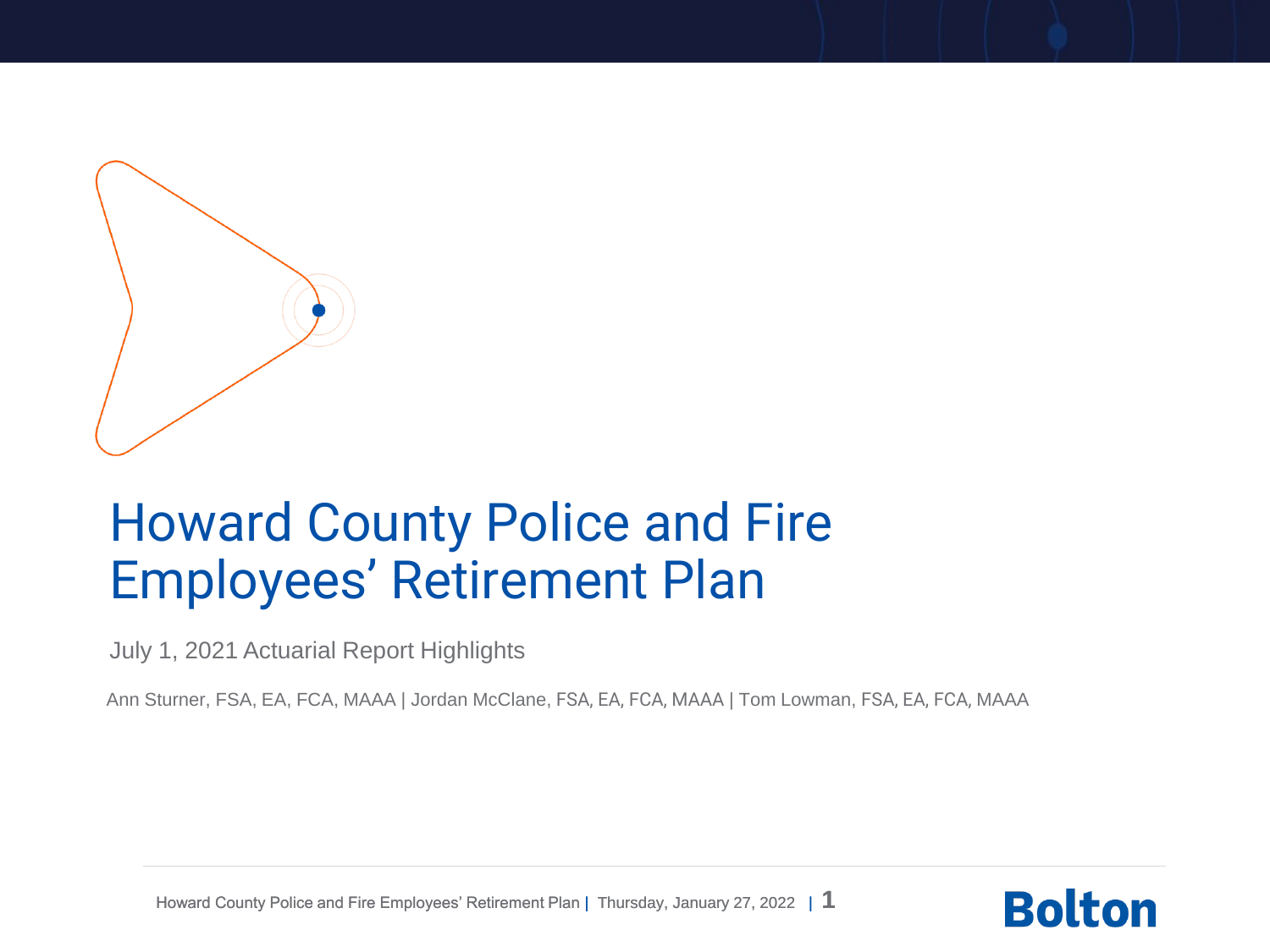## Table of Contents



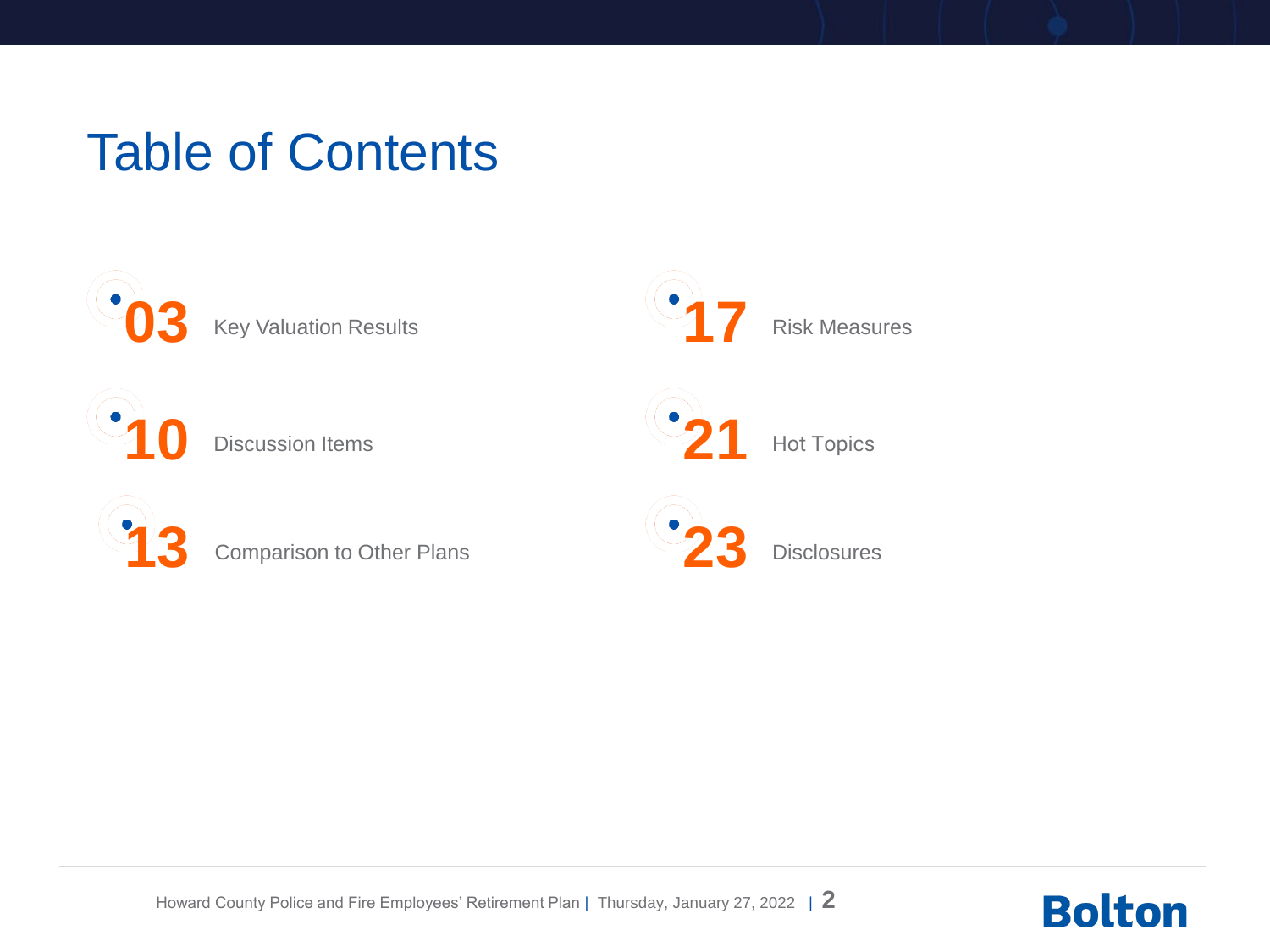

## Key Valuation Results

- **Participant Summary**
- **EXECUTE: Actuarially Determined Contribution**
- Funded Status

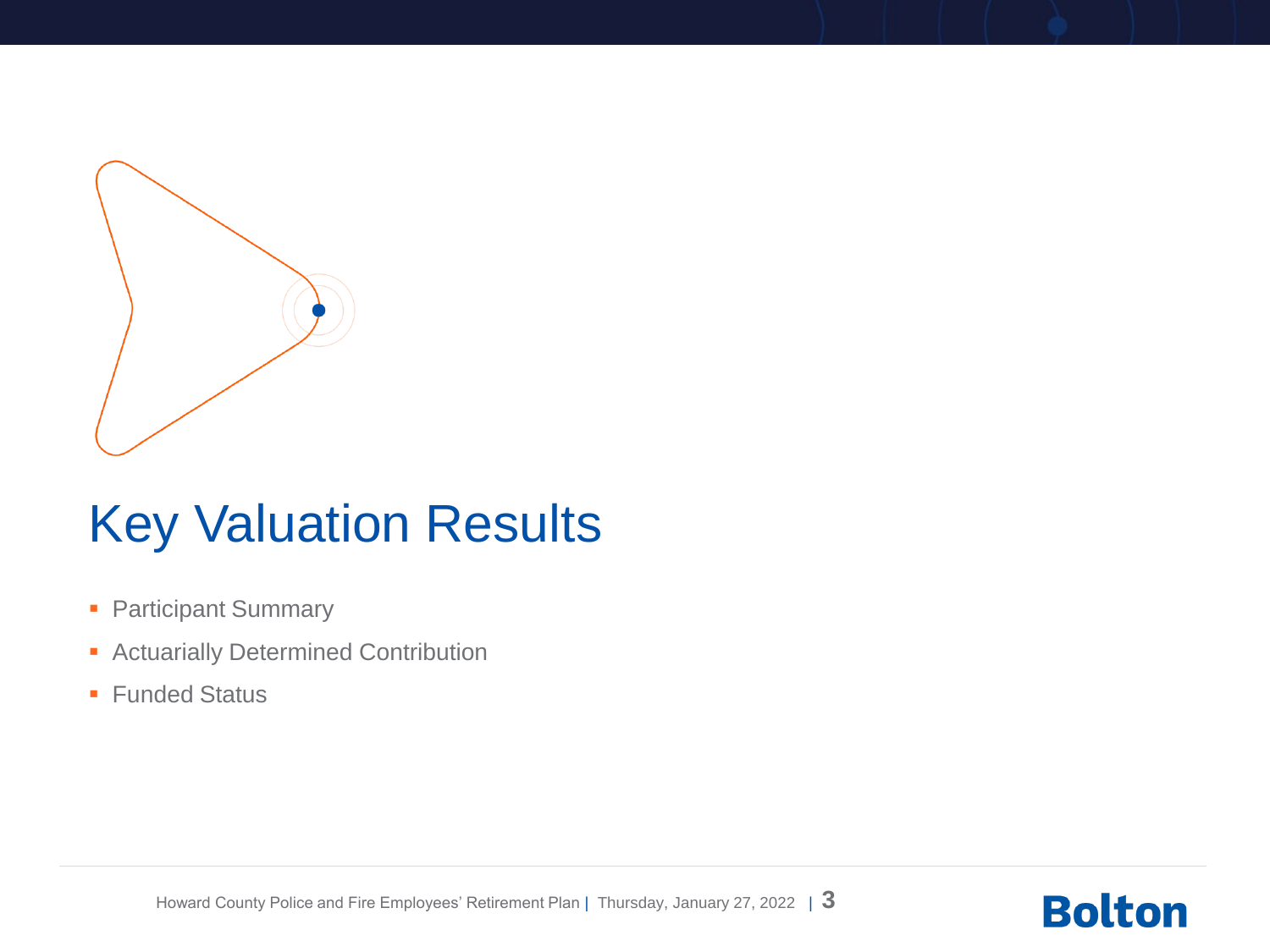#### Participant Summary

|                                     | 2017     | 2018     | 2019     | 2020     | 2021     |
|-------------------------------------|----------|----------|----------|----------|----------|
| Active                              | 830      | 821      | 847      | 876      | 895      |
| <b>DROP</b>                         | 74       | 79       | 82       | 71       | 73       |
| <b>Terminated Vested</b>            | 18       | 18       | 22       | 26       | 24       |
| <b>Retirees &amp; Beneficiaries</b> | 341      | 370      | 389      | 430      | 451      |
| <b>Disabled</b>                     | 33       | 34       | 36       | 35       | 35       |
| <b>Total Population</b>             | 1,296    | 1,322    | 1,376    | 1,438    | 1,478    |
| Active Average Age*                 | 39.37    | 39.48    | 39.33    | 38.83    | 39.02    |
| Active Average Service*             | 13.02    | 13.20    | 13.09    | 12.54    | 12.59    |
| Active Average Salary*              | \$88,574 | \$90,960 | \$91,690 | \$92,599 | \$94,620 |

\*Includes participants in DROP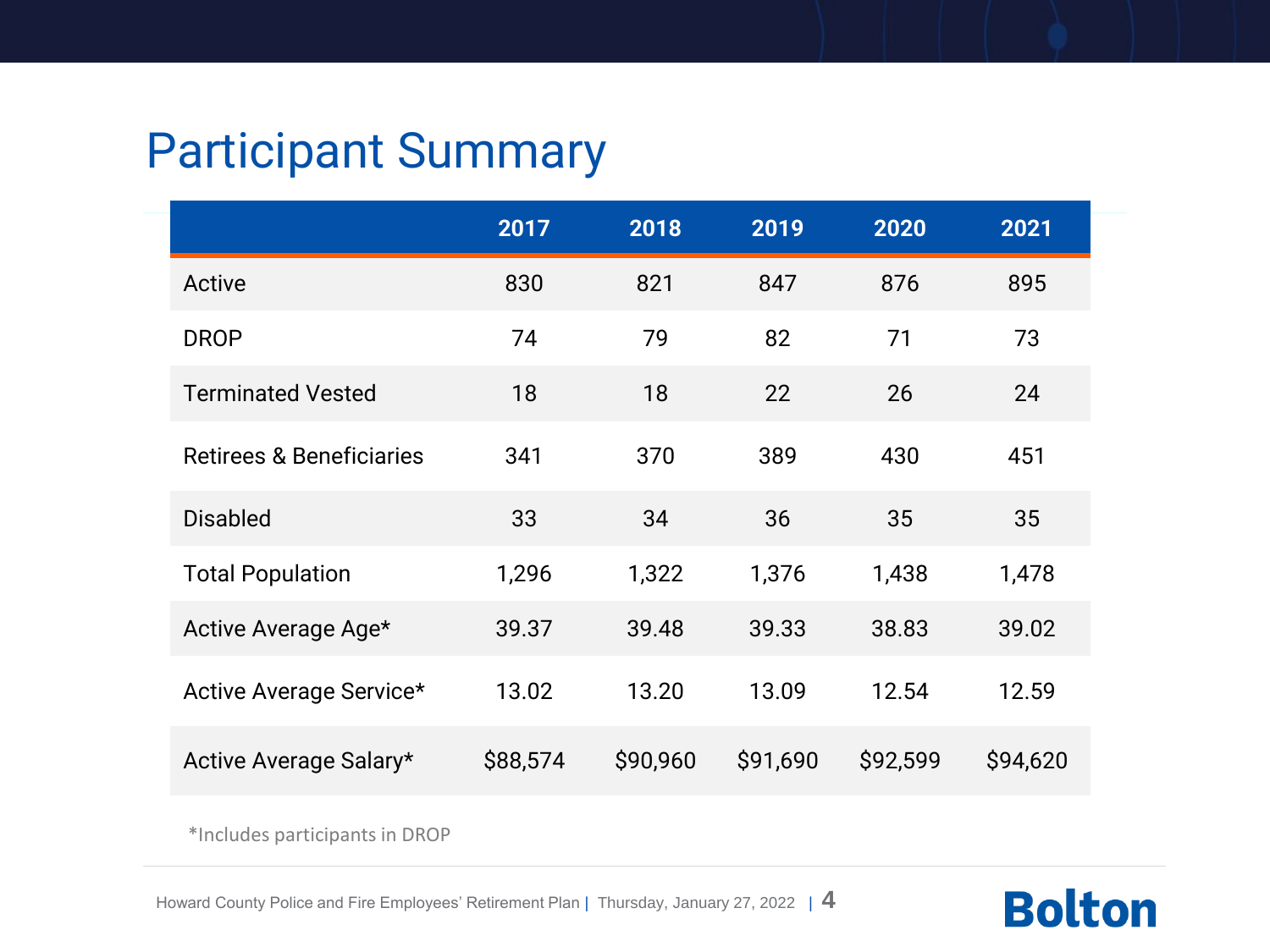### Actuarially Determined Contribution

|                                                   | <b>2020 Valuation for</b> | <b>2021 Valuation for</b> | <b>2021 Valuation for</b> |
|---------------------------------------------------|---------------------------|---------------------------|---------------------------|
|                                                   | $FY22 - 7.35%$            | $FY23 - 7.35%$            | $FY23 - 7.25%$            |
| <b>Contribution Amount</b>                        | \$33,138,107              | \$31,373,892              | \$33,060,808              |
| Contribution as a<br><b>Percentage of Payroll</b> | 35.8%                     | 32.4%                     | 34.2%                     |
| <b>Funded Percentage</b><br>(AVA)                 | 86.0%                     | 91.3%                     | 90.0%                     |

■ COLA capped at 2% for both discount rates

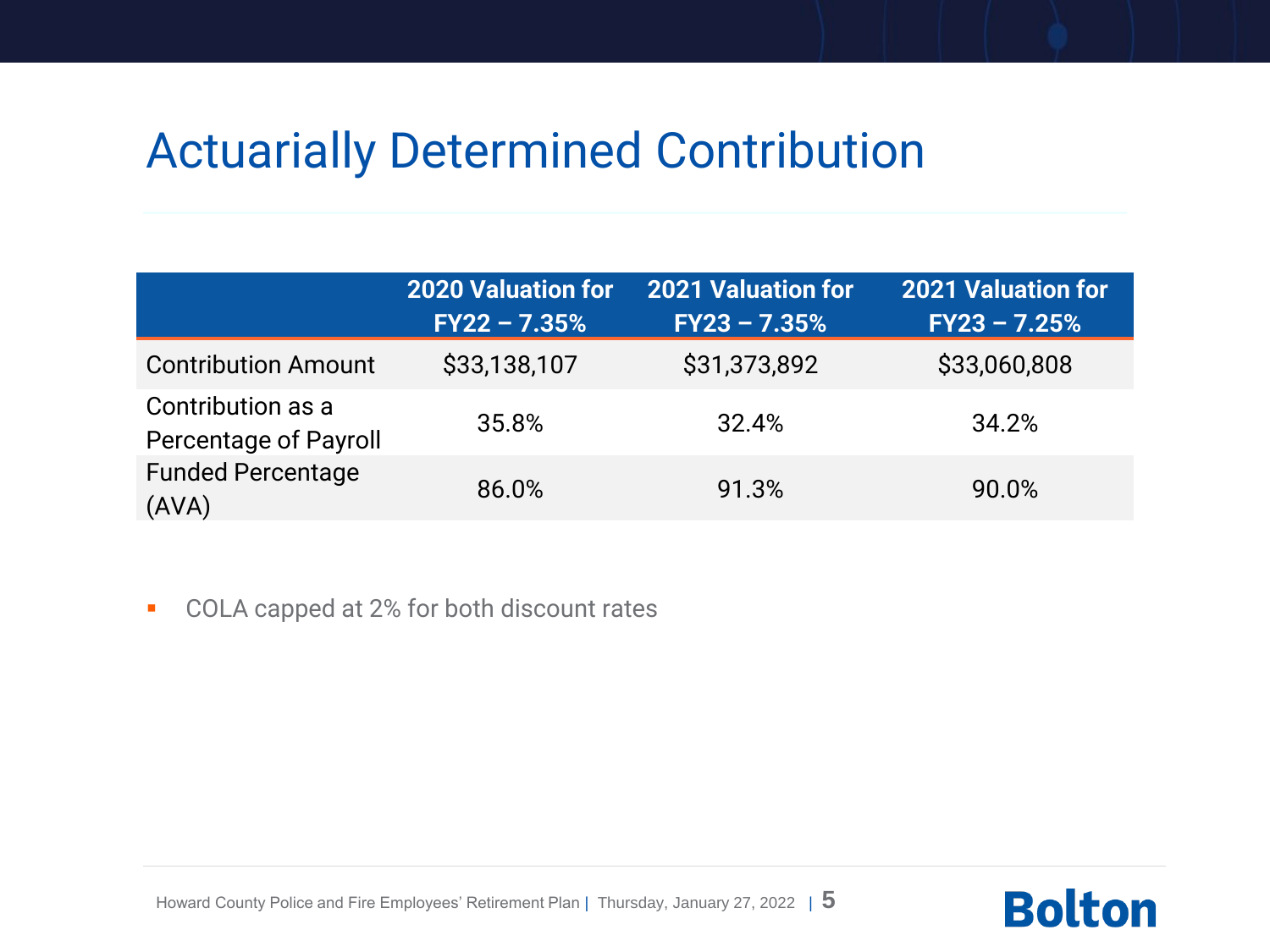#### Historical County Contribution Rates

| <b>FYE</b> | % of Payroll   |
|------------|----------------|
| 6/30/2023  | 32.4% or 34.2% |
| 6/30/2022  | 35.8%          |
| 6/30/2021  | 34.2%*         |
| 6/30/2020  | 35.4%          |
| 6/30/2019  | 33.1%          |
| 6/30/2018  | 32.5%          |
| 6/30/2017  | 30.6%          |
| 6/30/2016  | 30.0%          |
| 6/30/2015  | 32.0%          |
| 6/30/2014  | 31.0%          |

\* County elected to contribute 35.4% in FY2021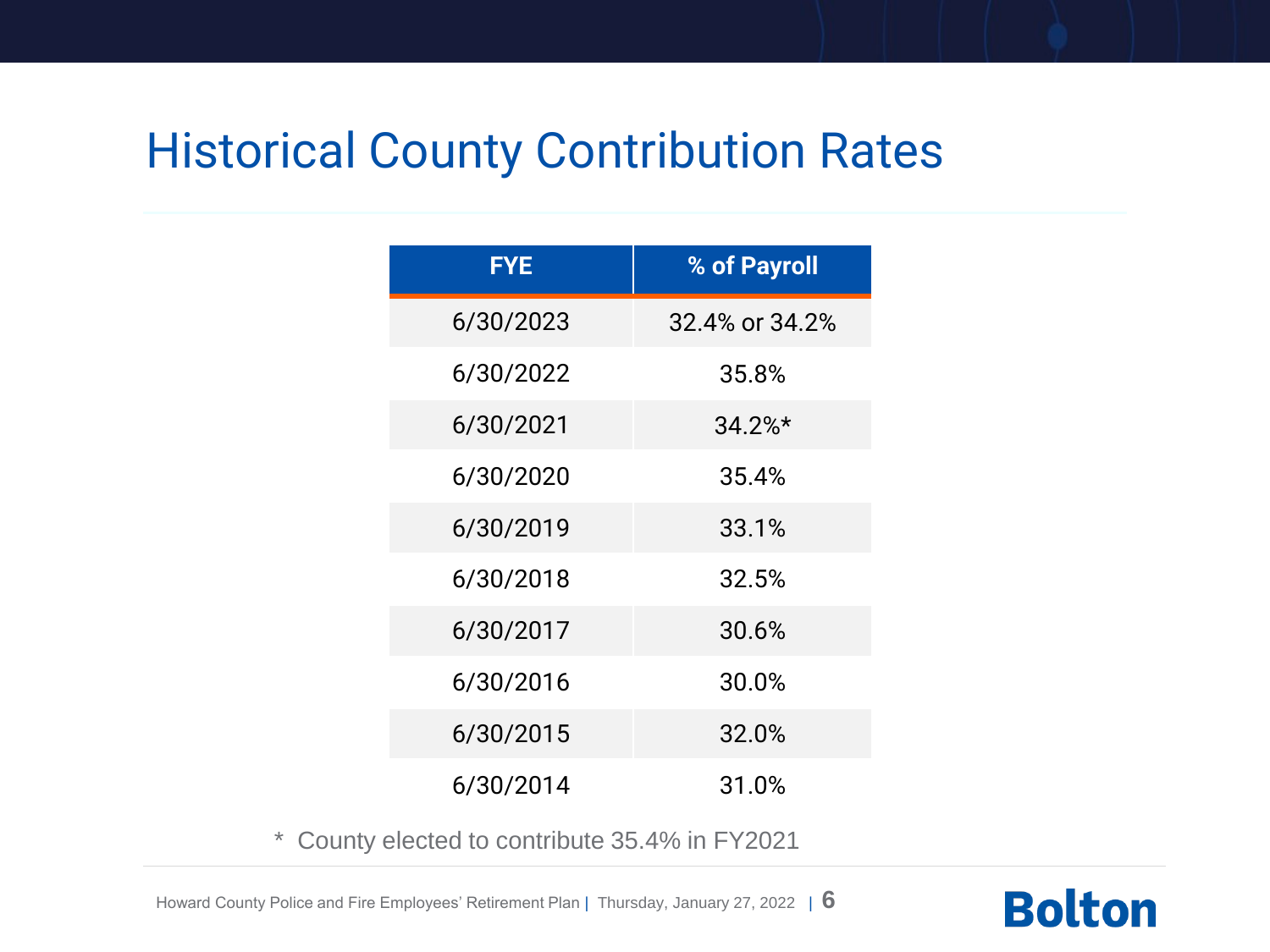#### Funded Status

|                                                               | 7/1/2018 | 7/1/2019 | 7/1/2020 | 7/1/2021 |
|---------------------------------------------------------------|----------|----------|----------|----------|
| <b>Actuarial Value of Assets</b>                              | \$567.2  | \$614.0  | \$660.3  | \$739.2  |
| <b>Actuarial Accrued Liabilities</b>                          | \$680.9  | \$723.7  | \$768.1  | \$821.1  |
| <b>Funded Ratio using AVA</b>                                 | 83.3%    | 84.8%    | 86.0%    | 90.0%    |
| <b>Market Value of Assets</b>                                 | \$571.9  | \$619.4  | \$648.9  | \$825.8  |
| <b>Funded Ratio using MVA</b>                                 | 84.0%    | 85.6%    | 84.5%    | 100.6%   |
| <b>Unfunded Actuarial Accrued</b><br>Liabilities based on AVA | \$113.7  | \$109.7  | \$107.8  | \$81.9   |

(Dollars in millions)

■ 7/1/2021 using 7.25% investment return and COLA capped at 2%

Howard County Police and Fire Employees' Retirement Plan | Thursday, January 27, 2022 <sup>|</sup>**7**

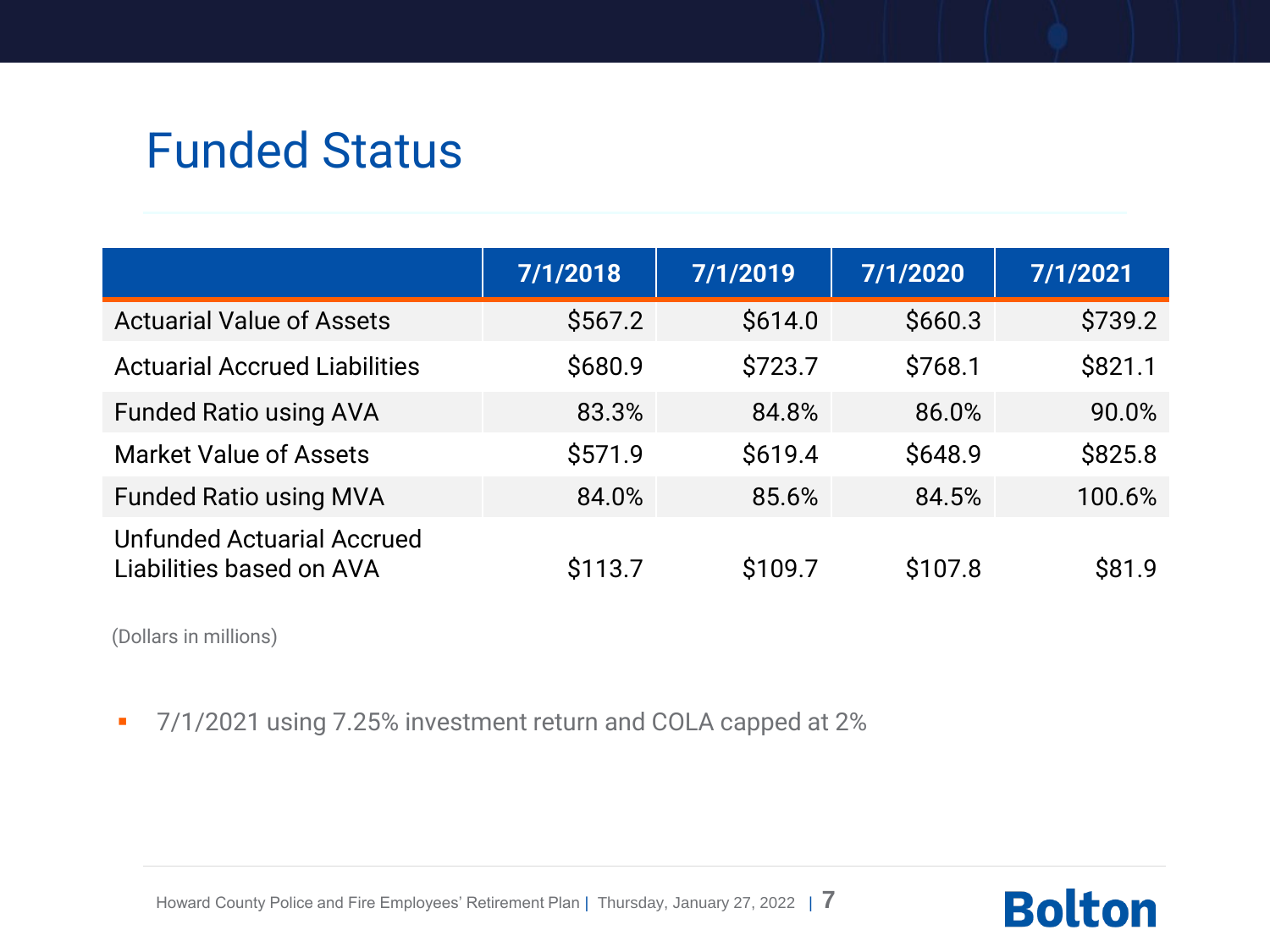#### Funded Status

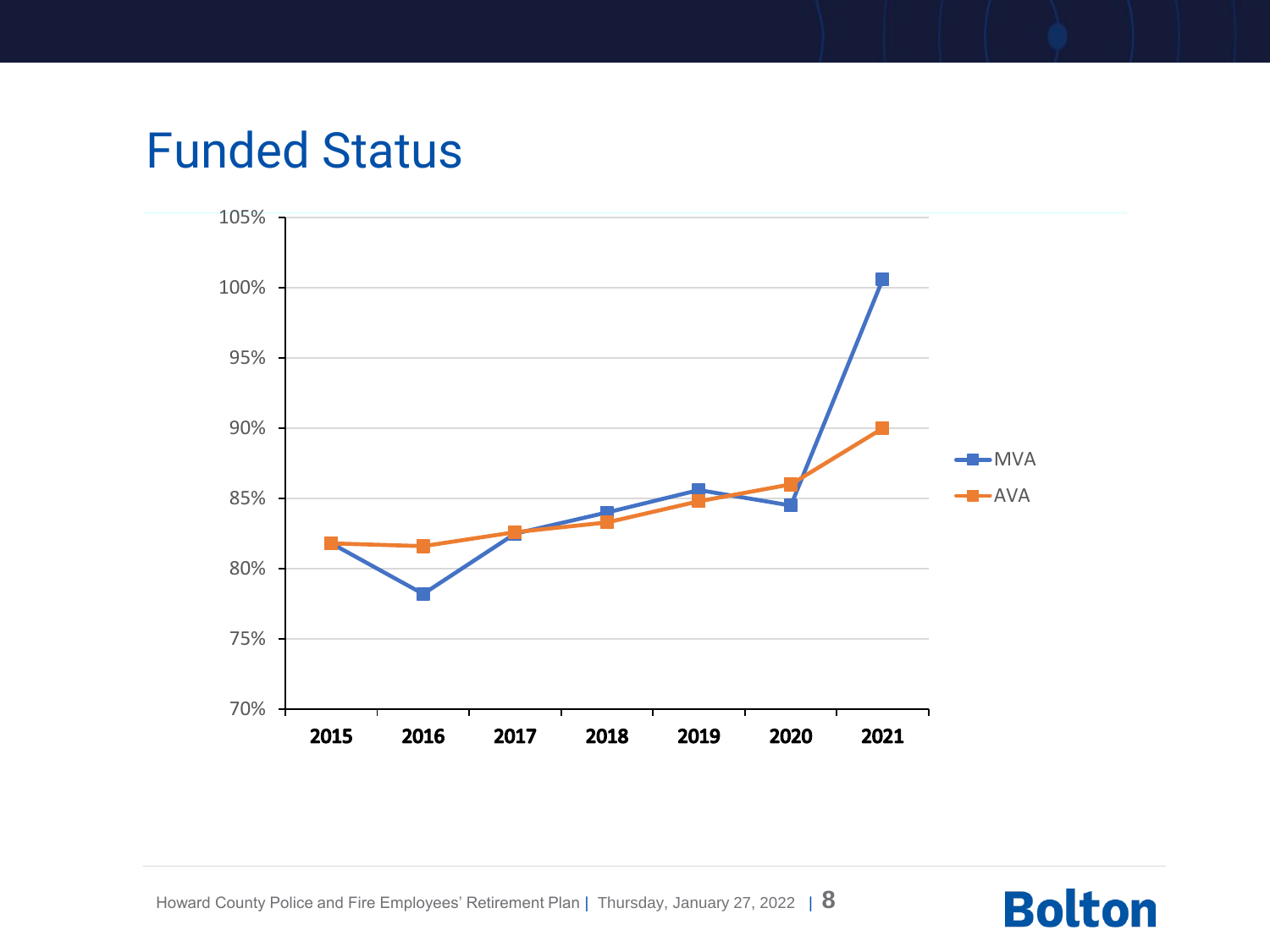#### Historical Investment Returns

| <b>FYE</b> | <b>MVA</b> | <b>AVA</b> |
|------------|------------|------------|
| 6/30/2021  | 26.4%      | 11.1%      |
| 6/30/2020  | 4.0%       | 6.8%       |
| 6/30/2019  | 6.9%       | 6.8%       |
| 6/30/2018  | 8.9%       | 7.9%       |
| 6/30/2017  | 12.3%      | 7.8%       |
| 6/30/2016  | 1.5%       | 5.9%       |
| 6/30/2015  | 2.8%       | 9.0%       |
| 6/30/2014  | 15.7%      | 11.0%      |
| 6/30/2013  | 11.5%      | 5.9%       |
| 6/30/2012  | $-1.0%$    | 3.9%       |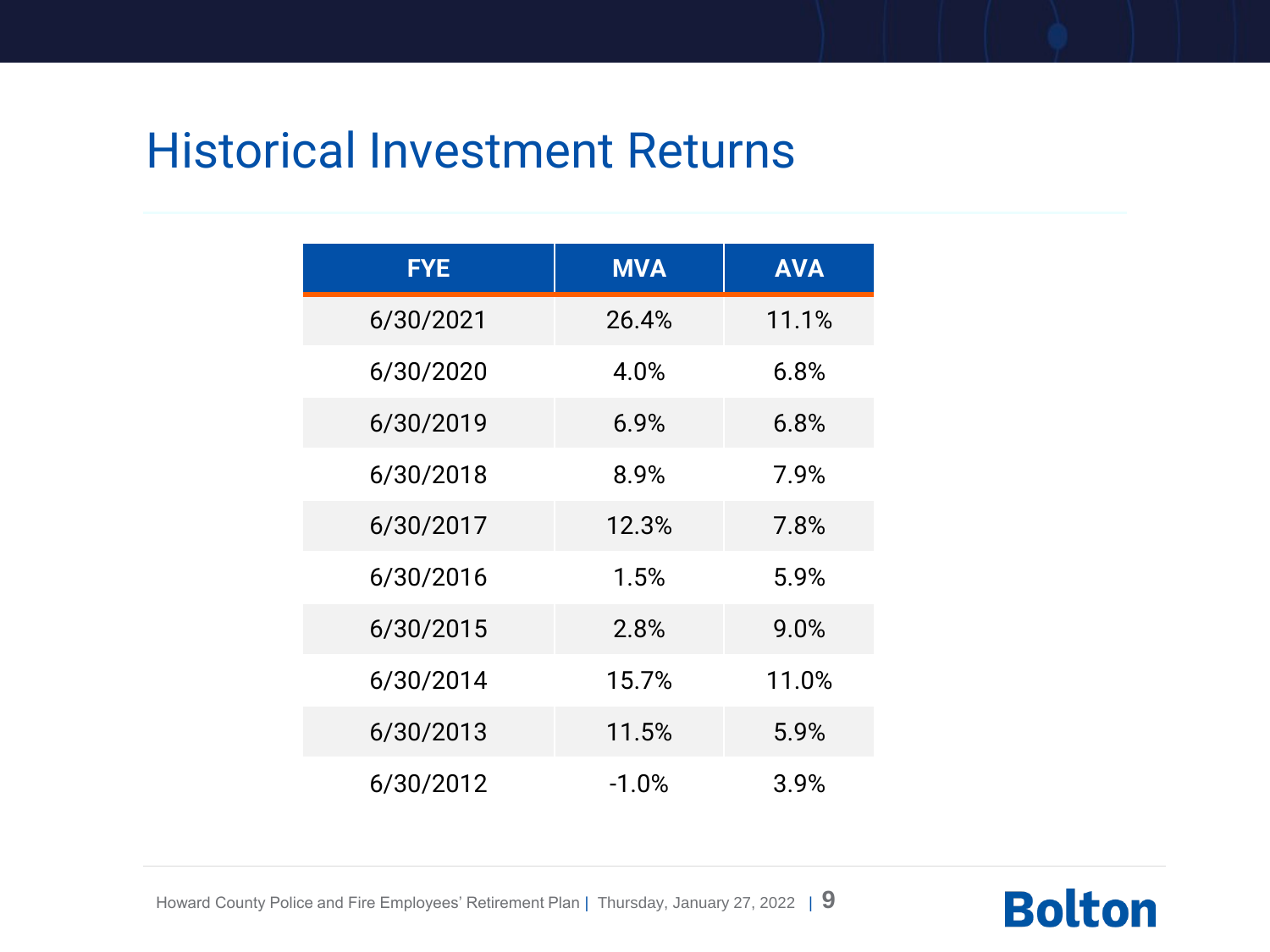

## Discussion Items

- **Gain/Loss Discussion**
- **E** Assumption Discussion

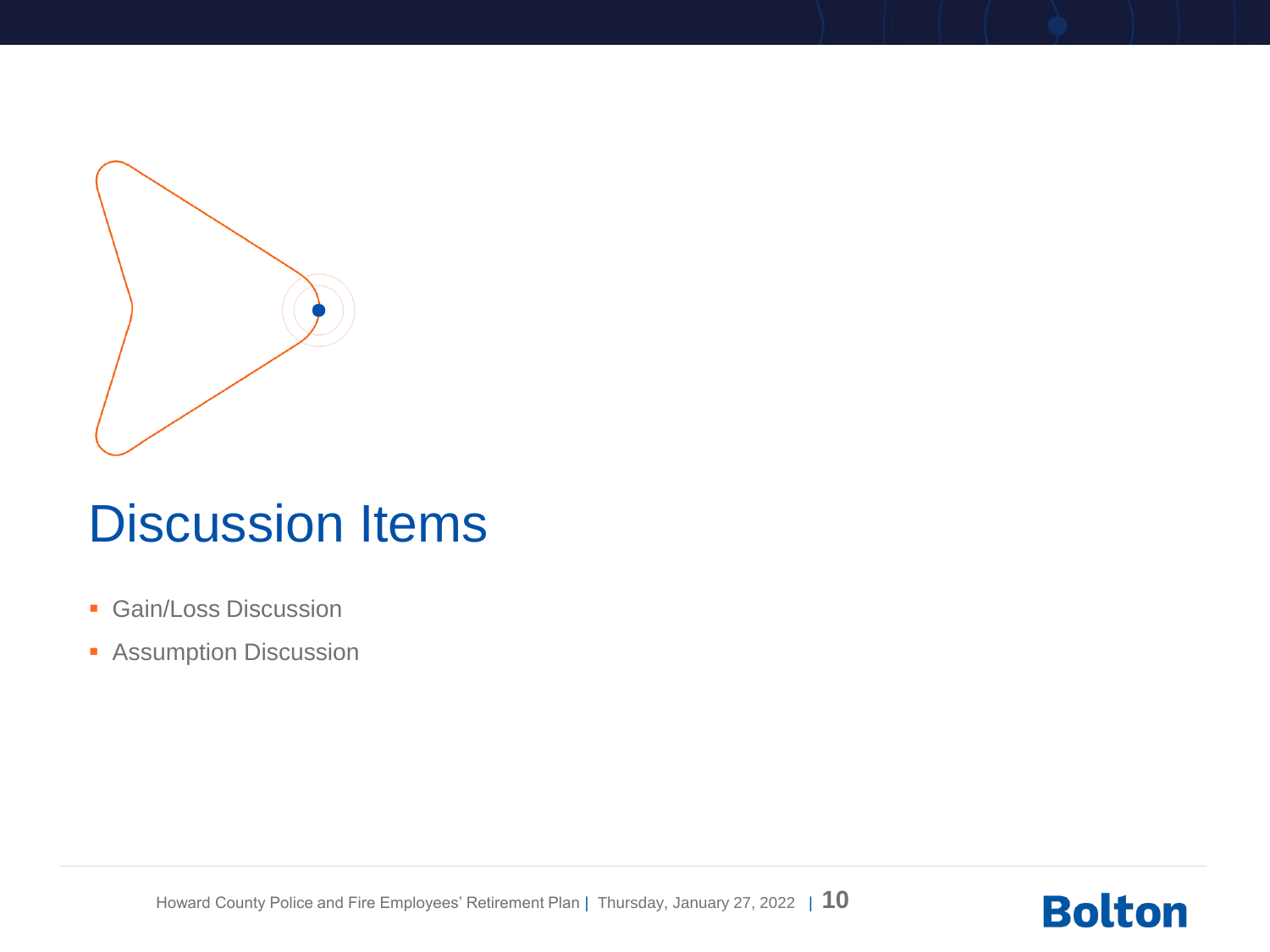## Gain/Loss Discussion

- Large overall gain (about \$33M, or about 4.0% of liability) primarily due to assets returning more than expected (11.1% AVA rate of return vs. 7.35% assumption)
- **.** Under the asset smoothing method, investment gains will be recognized in future years (\$86M in total deferred gains)
- Gain (\$3.3M) due to 1.079% COLA less than the 2% assumed
- Gain (\$3.1M) due to pay increases that were less than expected for continuing employees (average increase 5.65% vs. 6.11% expected)
- **.** Minimal other demographic gains and losses

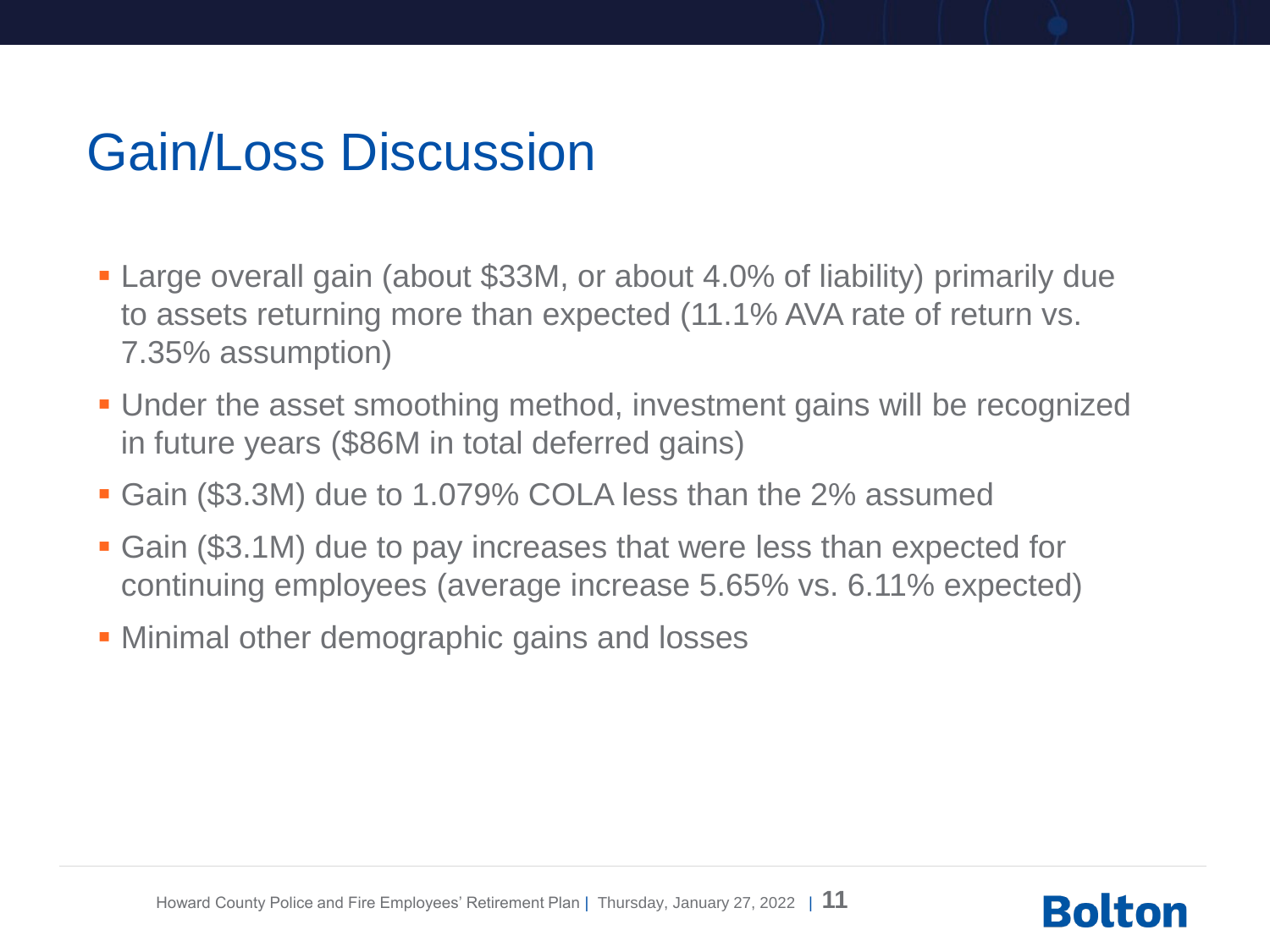## Assumption Discussion

**EXECOMMENDED INVESTMENT RETAINT AND INFIRENT PROPERTY REPAIRING PROPERTY REPAIRING PROPERTY RETAILER** 

- **Decrease investment return assumption from 7.35% to 7.25%**
- **Decrease inflation/COLA assumption from 2.60% to 2.50% (COLA continues to be capped at 2%)**
- **Revisit these assumptions next year and consider further reductions in discount rate**
- **Next experience study scheduled to begin shortly with any** recommended updates implemented in the 2022 actuarial valuation

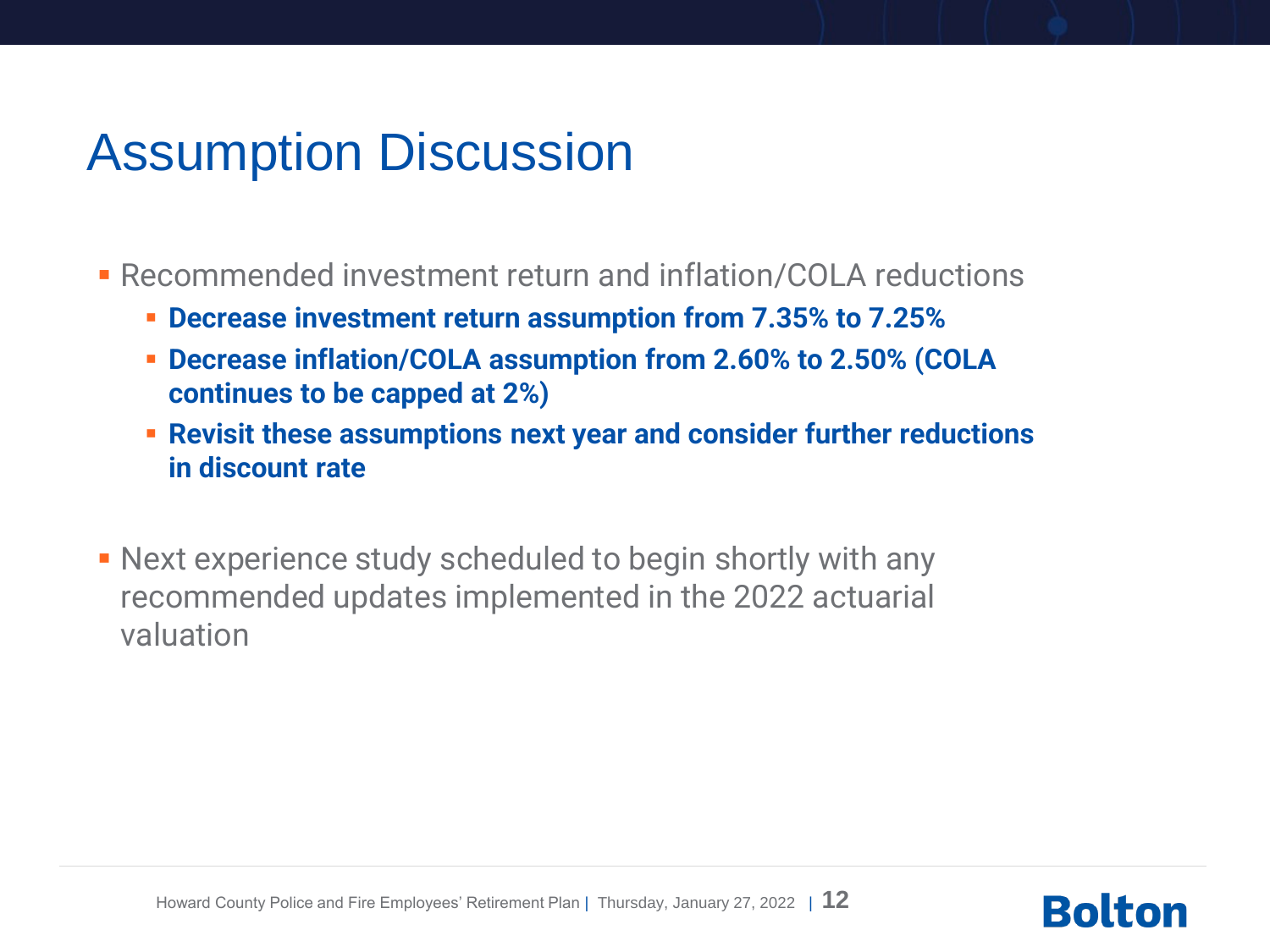

## Comparison to Other Plans

- NASRA Discount Rate Survey
- **Exercise Local Discount Rate Survey**
- NASRA Funded Status Survey
- **EXECTA:** Benchmarking Public Sector Plan Returns

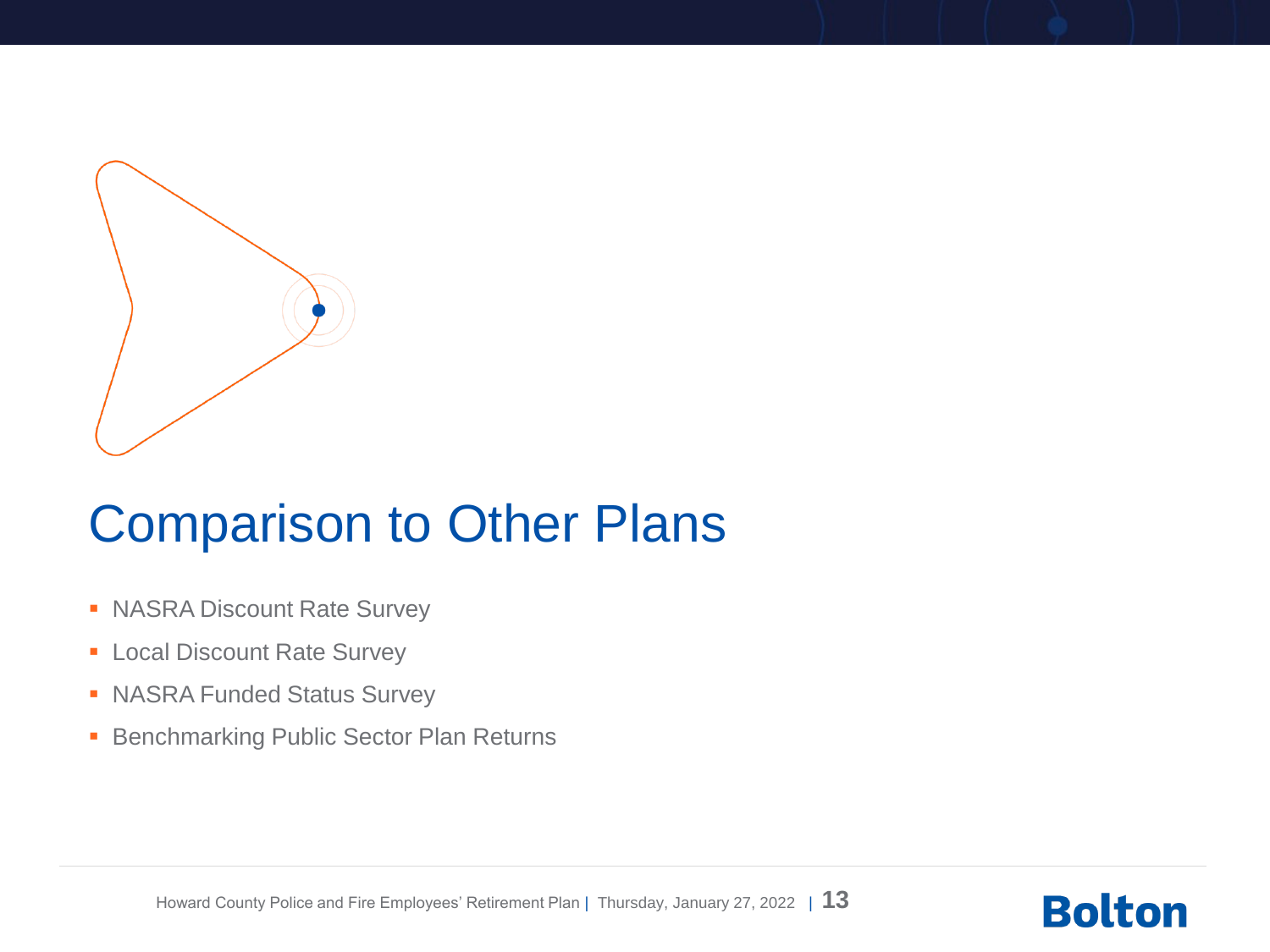## NASRA Discount Rate Survey

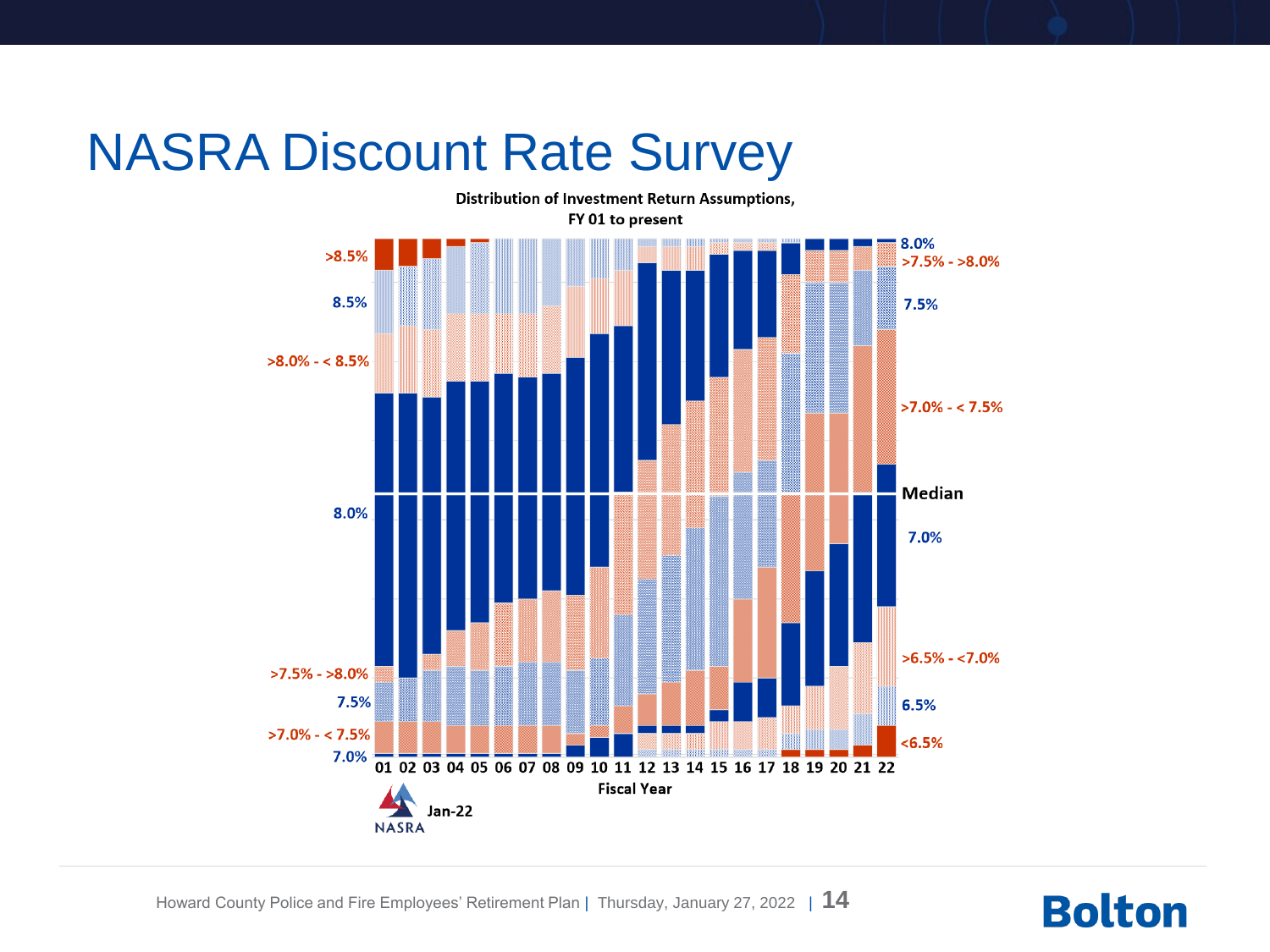## Local Discount Rate Survey

| <b>Jurisdiction</b>                     | <b>Discount Rate</b> |
|-----------------------------------------|----------------------|
| <b>Anne Arundel County</b>              | 7.00%                |
| <b>Calvert County</b>                   | 7.25%                |
| <b>Caroline County</b>                  | 7.00%                |
| <b>Carroll County</b>                   | 7.00%                |
| <b>Cecil County</b>                     | 7.00%                |
| <b>Charles County General Employees</b> | 7.10%                |
| <b>Charles County Sheriff's</b>         | 7.40%                |
| <b>Frederick County</b>                 | 7.00%                |
| <b>Harford County</b>                   | 7.00%                |
| <b>Montgomery County</b>                | 7.50%                |
| <b>Prince George's County</b>           | 7.25%                |
| St. Mary's County                       | 7.25%                |
| State of Maryland                       | 6.80%                |
| <b>Washington County</b>                | 7.25%                |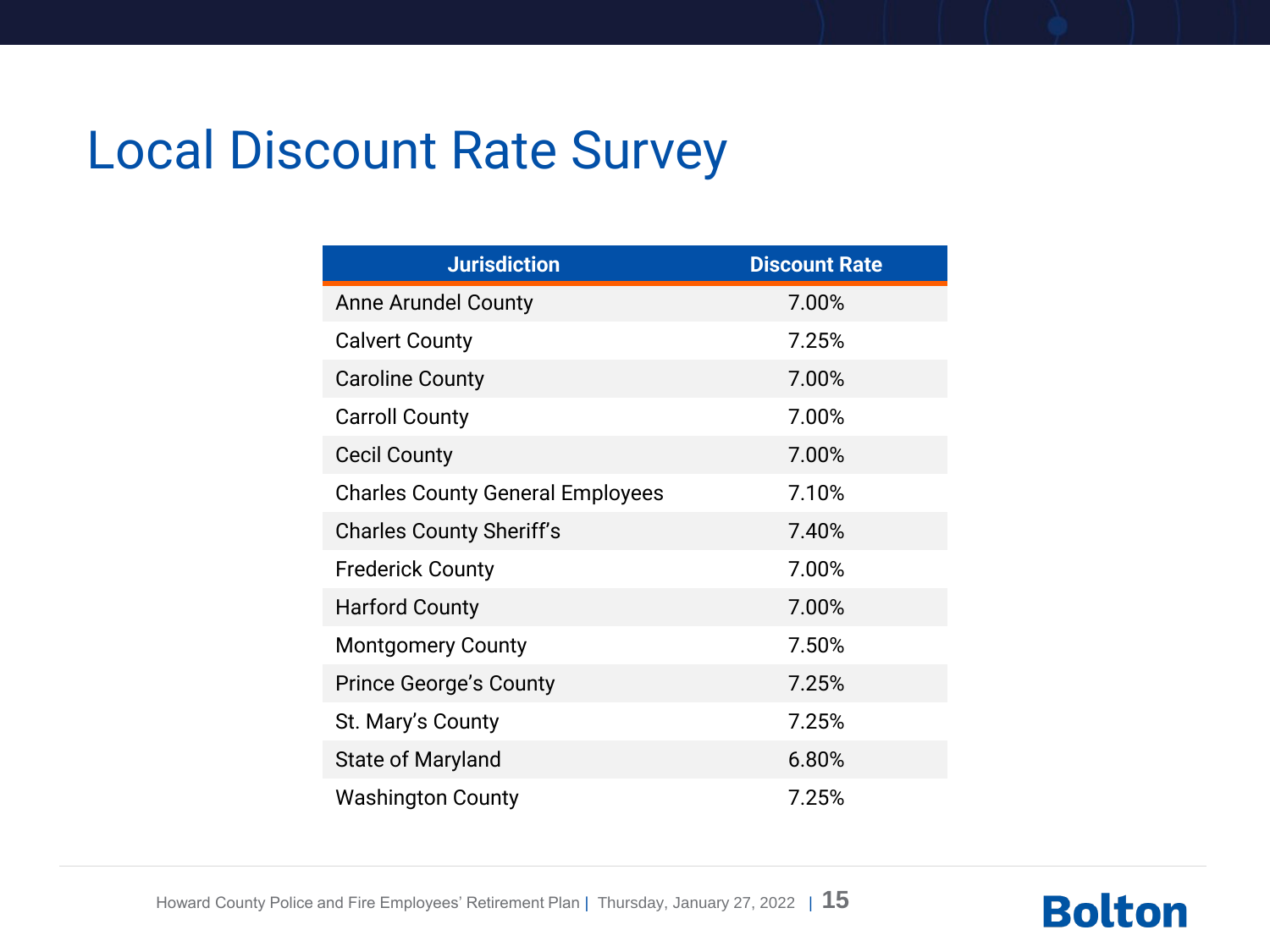#### NASRA Funded Status Survey

**Figure B** 



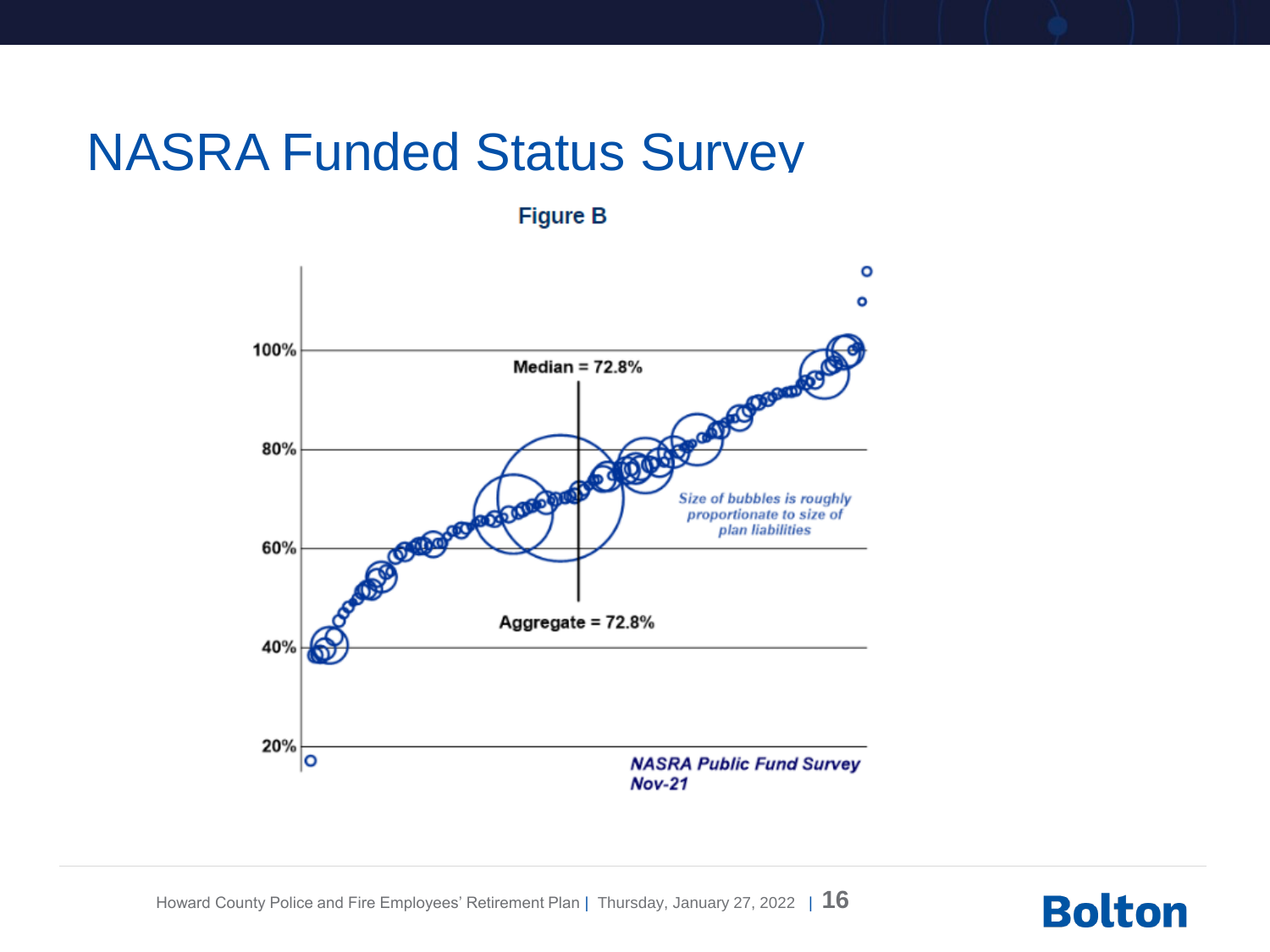

## Risk Measures

- Types of Risk
- Risk Measures
- **Quantitative Risk Assessment Options**

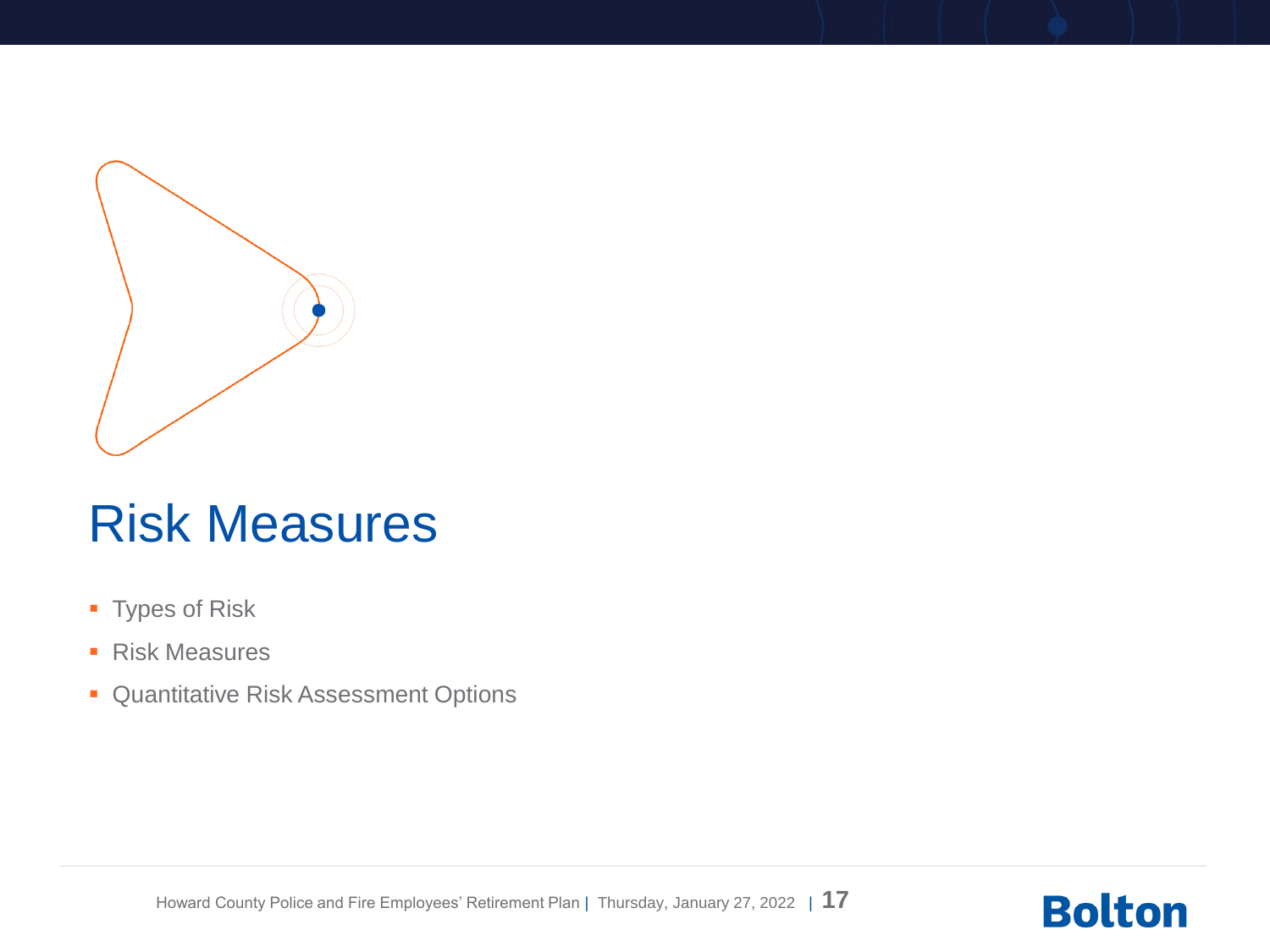# Types of Risk

- **EXTERN Investment risk:** The potential that investment returns will be different than expected. The Committee is well aware of this risk.
- **EXECONTERE:** Contribution risk: Most commonly this is associated with the potential that actual future contributions are not made in accordance with the plan's actuarially-based funding policy.
- **Example 1 Longevity and other demographic risks:** The potential that mortality or other demographic experience will be different than expected.
- **EXECT:** Asset/liability mismatch risk: The potential that changes in asset values are not matched by changes in the value of liabilities.
- **Example 1 Cash flow risks:** The potential that contributions coming into the plan will not cover benefit payments.

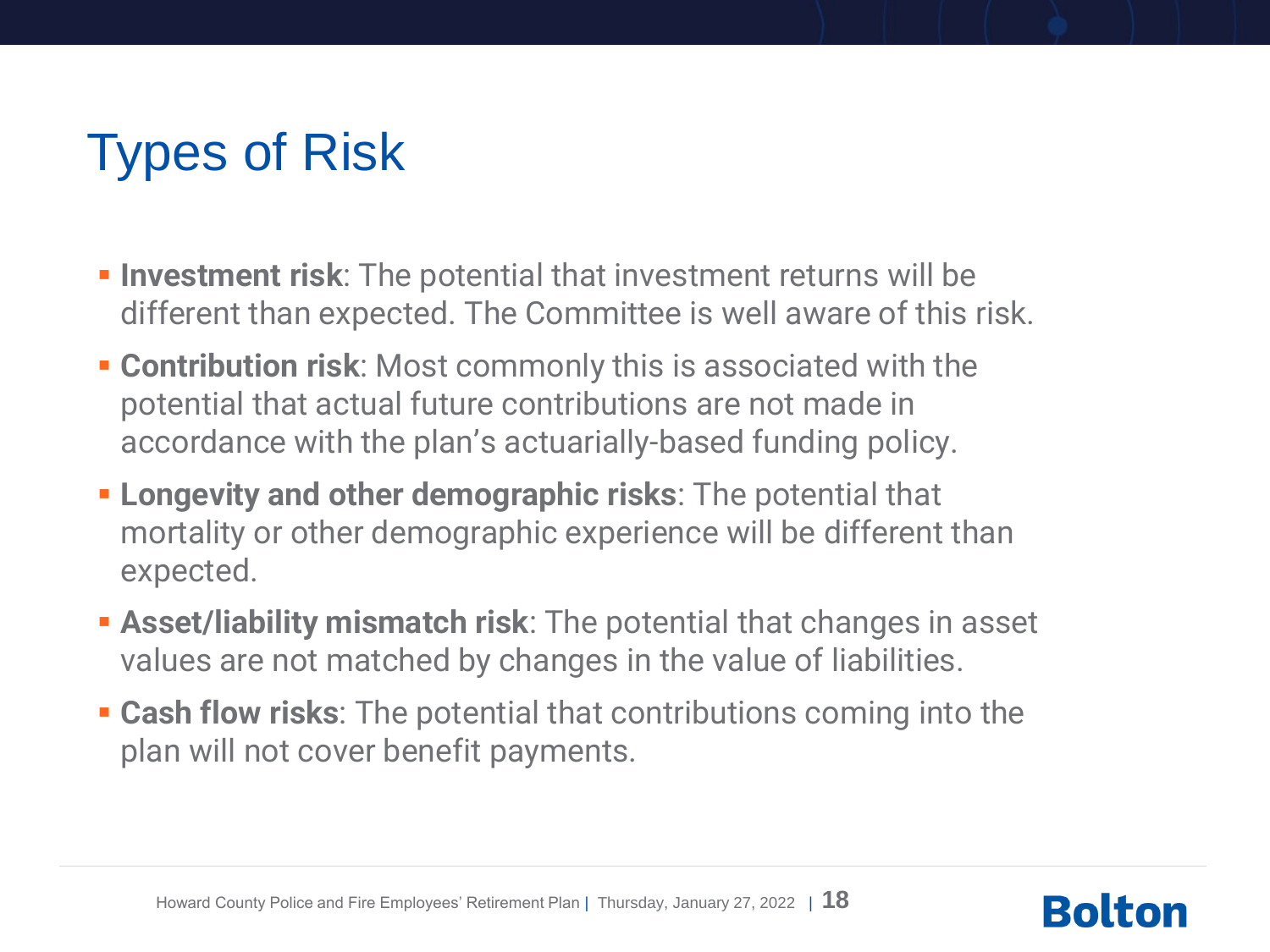## Risk Measures

| <b>Risk Measure</b>                               | 7/1/2019 | 7/1/2020 | 7/1/2021 | <b>Conservative</b><br><b>Measures</b> |
|---------------------------------------------------|----------|----------|----------|----------------------------------------|
| Retiree Liability as a Percent of Total Liability | 45%      | 48%      | 48%      | < 50%                                  |
| Market Value of Assets to Payroll                 | 7.3      | 7.4      | 9.0      | $5$                                    |
| <b>Liabilities to Payroll</b>                     | 8.5      | 8.8      | 9.0      | $\epsilon$ 5                           |
| <b>Benefit Payments to Contributions</b>          | 0.8      | 0.9      | 0.9      | $<$ 3                                  |

■ 7/1/2021 using 7.25% investment return and COLA capped at 2%

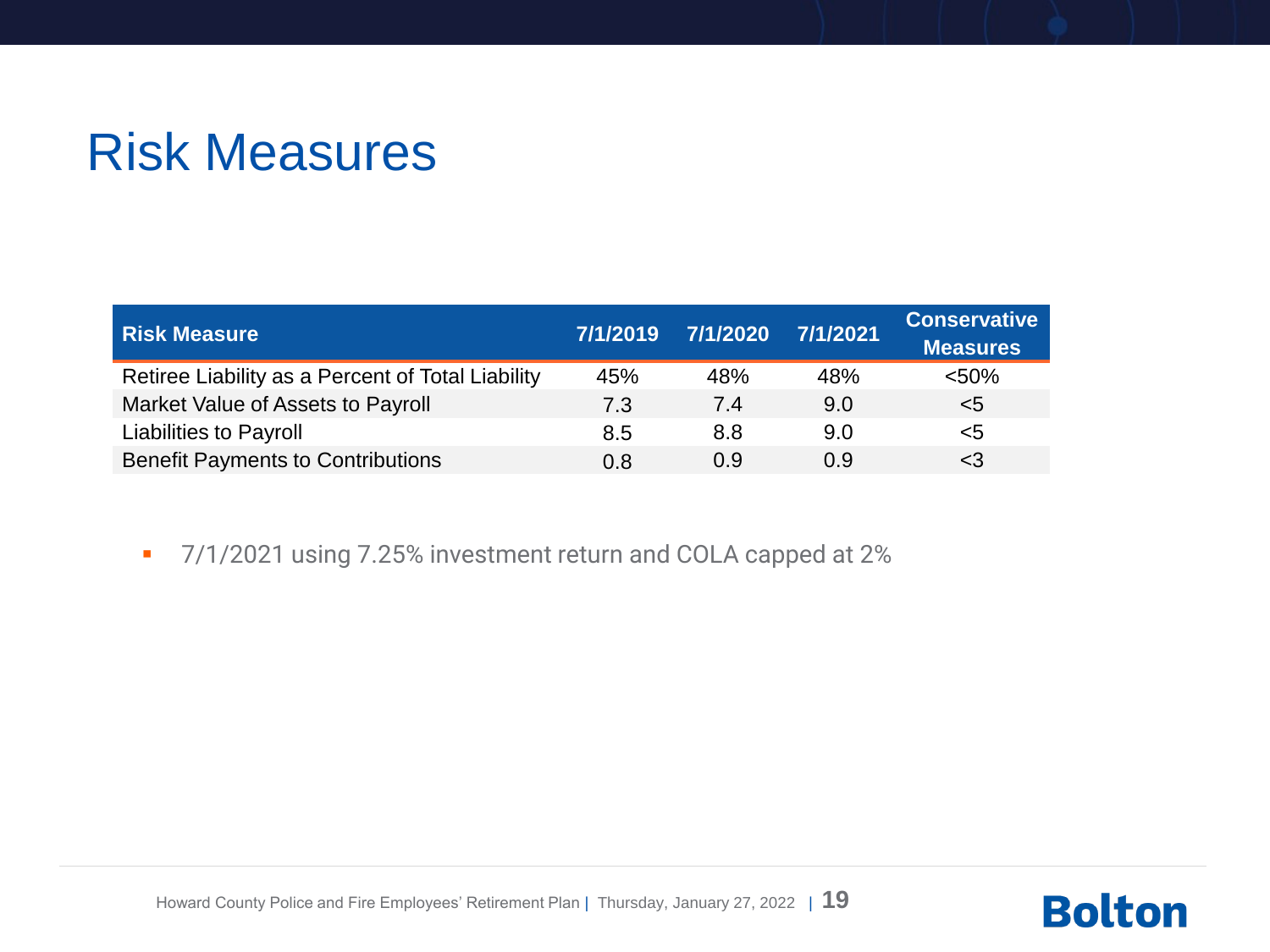## Quantitative Risk Assessments Options

- **Example 3 Scenario Test**—A process for assessing the impact of one possible event, or several simultaneously or sequentially occurring possible events, on a plan's financial condition.
- **EXERGIVE:** Sensitivity Test-A process for assessing the impact of a change in an actuarial assumption on an actuarial measurement.
- **Example 3 Stochastic Modeling-A process for generating numerous** potential outcomes by allowing for random variations in one or more inputs over time for the purpose of assessing the distribution of those outcomes.
- **EXTERE:** Stress Test-A process for assessing the impact of adverse changes in one or relatively few factors affecting a plan's financial condition.



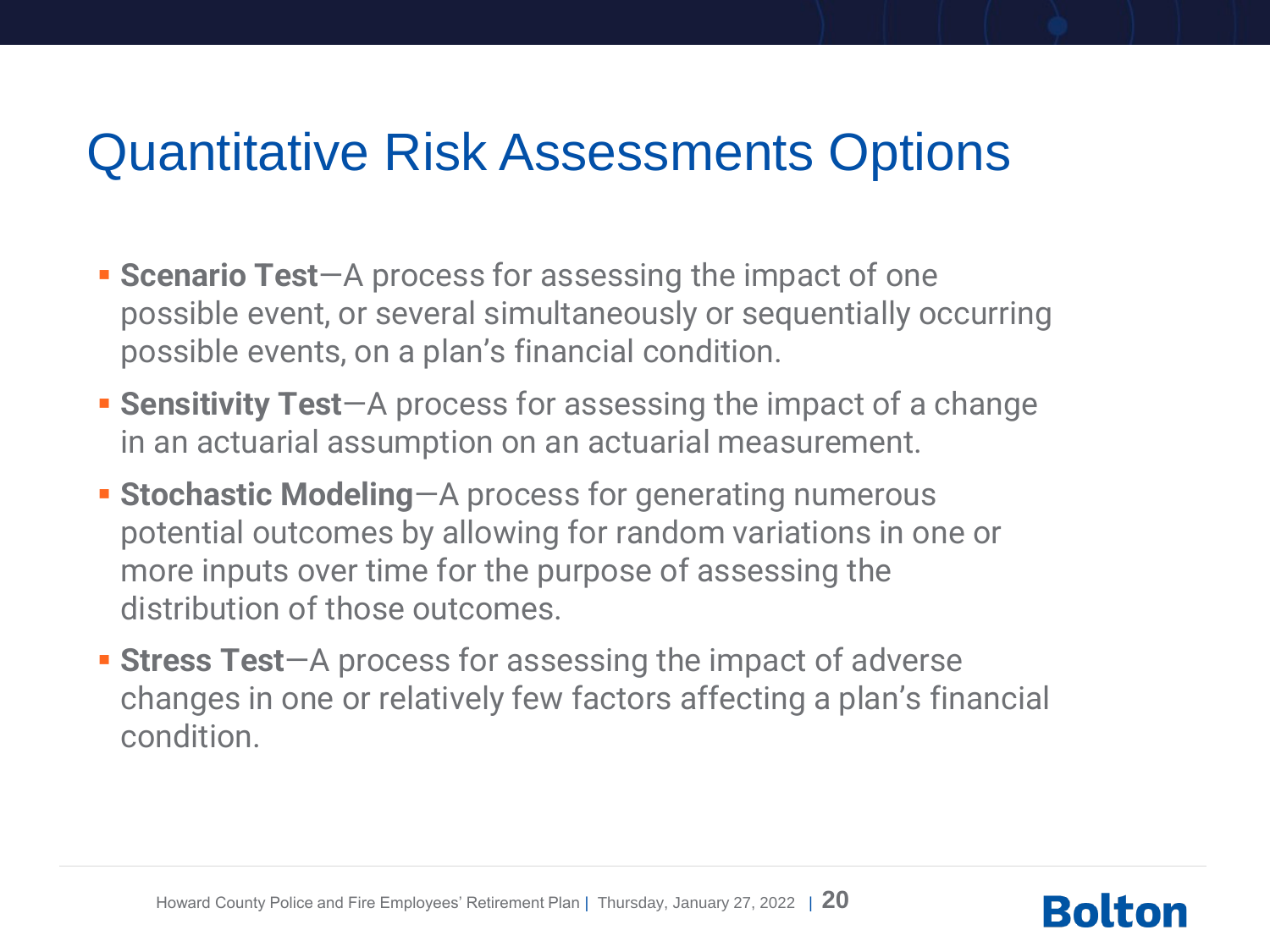

## Hot Topics

■ Summary of Hot Topics

Howard County Police and Fire Employees' Retirement Plan | Thursday, January 27, 2022 <sup>|</sup>**21**

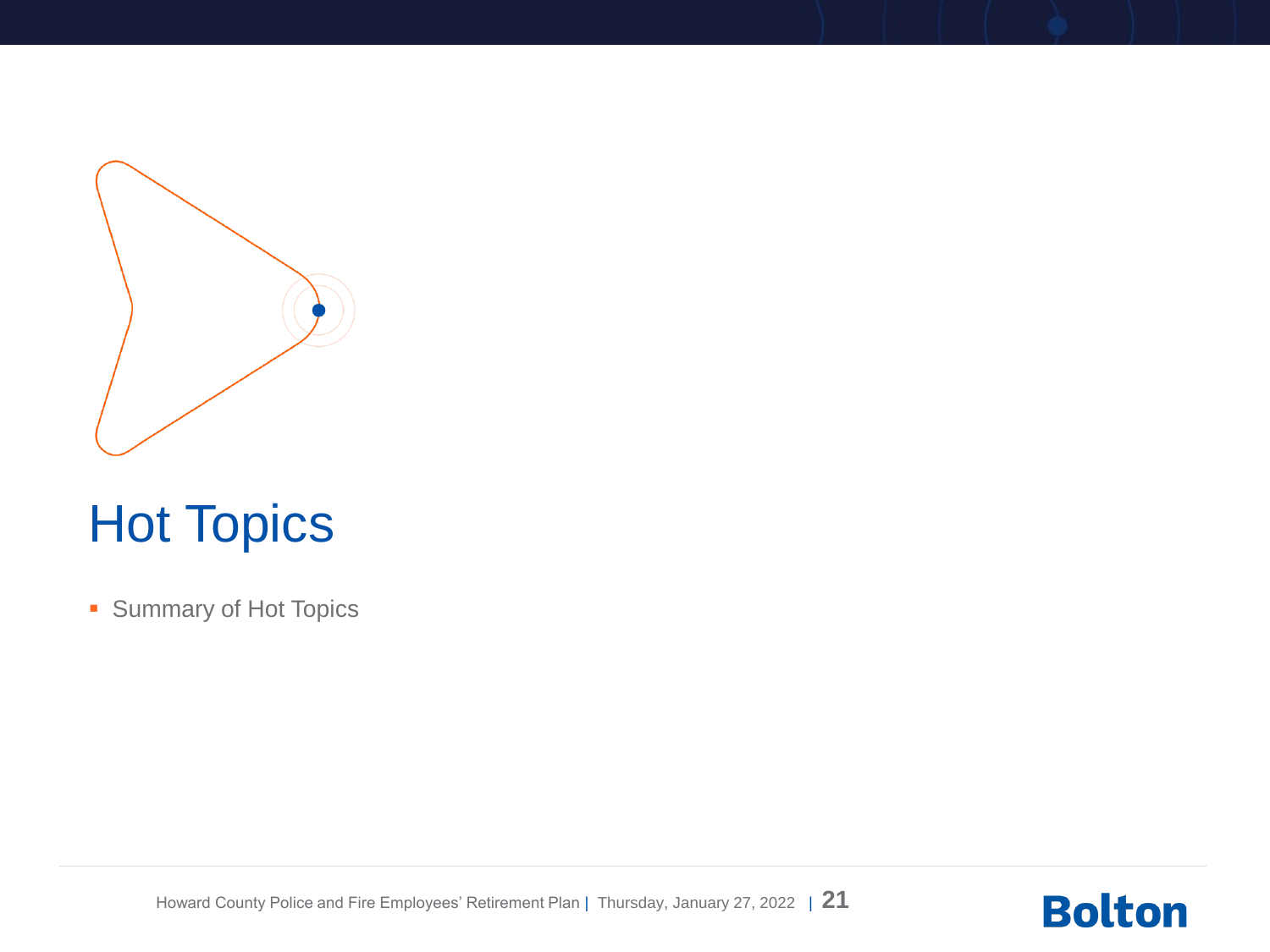## Summary of Hot Topics

- **E** Handling surplus
- Risk assessment
- **Experience study** 
	- **Mortality, including augmented mortality tables**
	- **Actuarial equivalence**
- Actuarial Standard of Practice No. 4
	- **Nearing final release**
	- **Disclosing liabilities at a bond rate**
	- **Reasonable actuarially determined contribution**
- **Variable annuity plans**

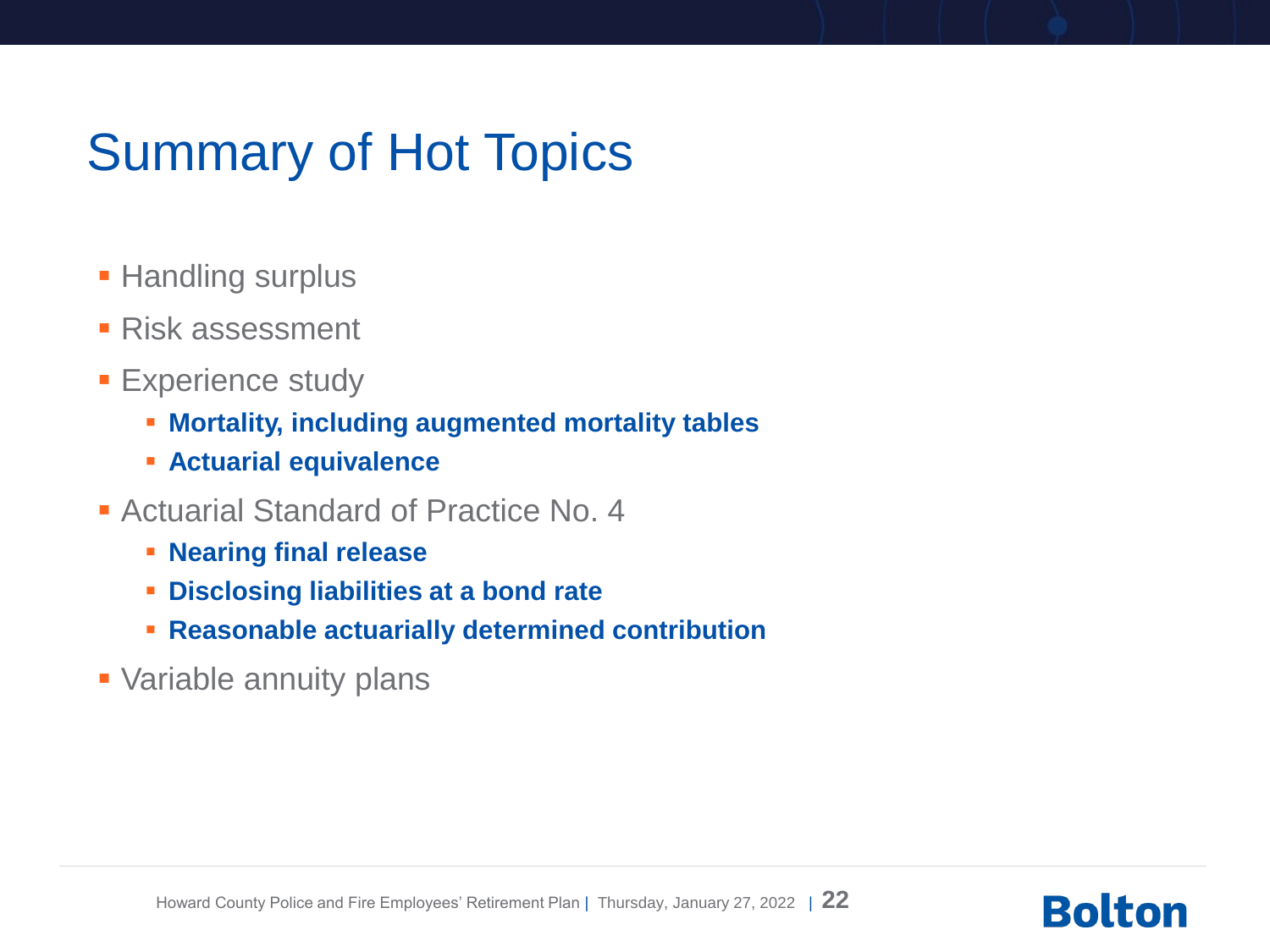### **Disclosures**

- **•** In preparing this presentation, we relied without audit, on information supplied by Howard County.
- The actuarial assumptions, data and methods are those used in the preparation of the latest actuarial valuation report prepared for this plan as of July 1, 2021.
- The assumptions reflect our understanding of the likely future experience of the plans and the assumptions as a whole represent our best estimate for the future experience of the plans. The results of this report are dependent upon future experience conforming to these assumptions. To the extent that future experience deviates from the actuarial assumptions, the true cost of the plans could vary from our results.
- We certify that, to the best of our knowledge, this report and its contents, which are work products of Bolton are complete and accurate and have been prepared in accordance with generally recognized and accepted actuarial principles and practices which are consistent with the Code of Professional Conduct and applicable Actuarial Standards of Practice set out by the Actuarial Standards Board. Furthermore, as credentialed actuaries, we meet the Qualification Standards of the American Academy of Actuaries to render the opinion contained in this report. This report does not address any contractual or legal issues. We are not attorneys and our firm does not provide any legal services or advice.
- Bolton's report was prepared exclusively for Howard County for a specific and limited purpose. It is not for the use or benefit of any third party for any purpose. The term third party does not include the County's auditor, attorney, third party administrator or other professional, when providing professional services to the County, or any governmental agency to which this certification is required to be submitted by law or regulation. Any third party recipient of Bolton's work product who desires professional guidance should not rely upon Bolton's work product, but should engage qualified professionals for advice appropriate to its own specific needs.